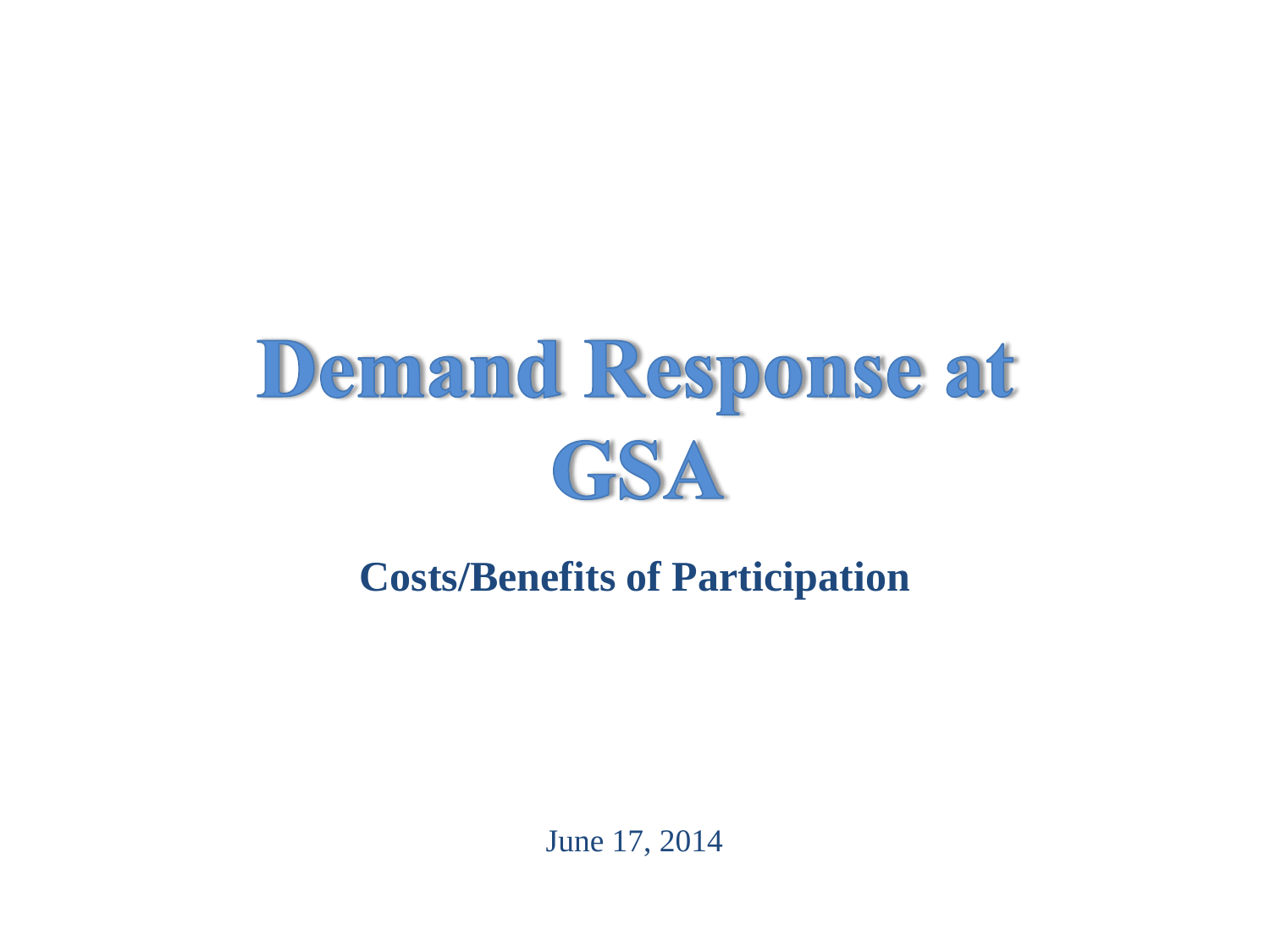# **GSA Overview**

- Federal landlord and purchasing agent
- Purchase 4.5 million MWhs power annually with annual value of \$340 million
- Purchase 20.6 million Dths natural gas annually with annual value of \$95 million
- Intervene before state/local regulatory bodies
- Direct utility budget of \$420 million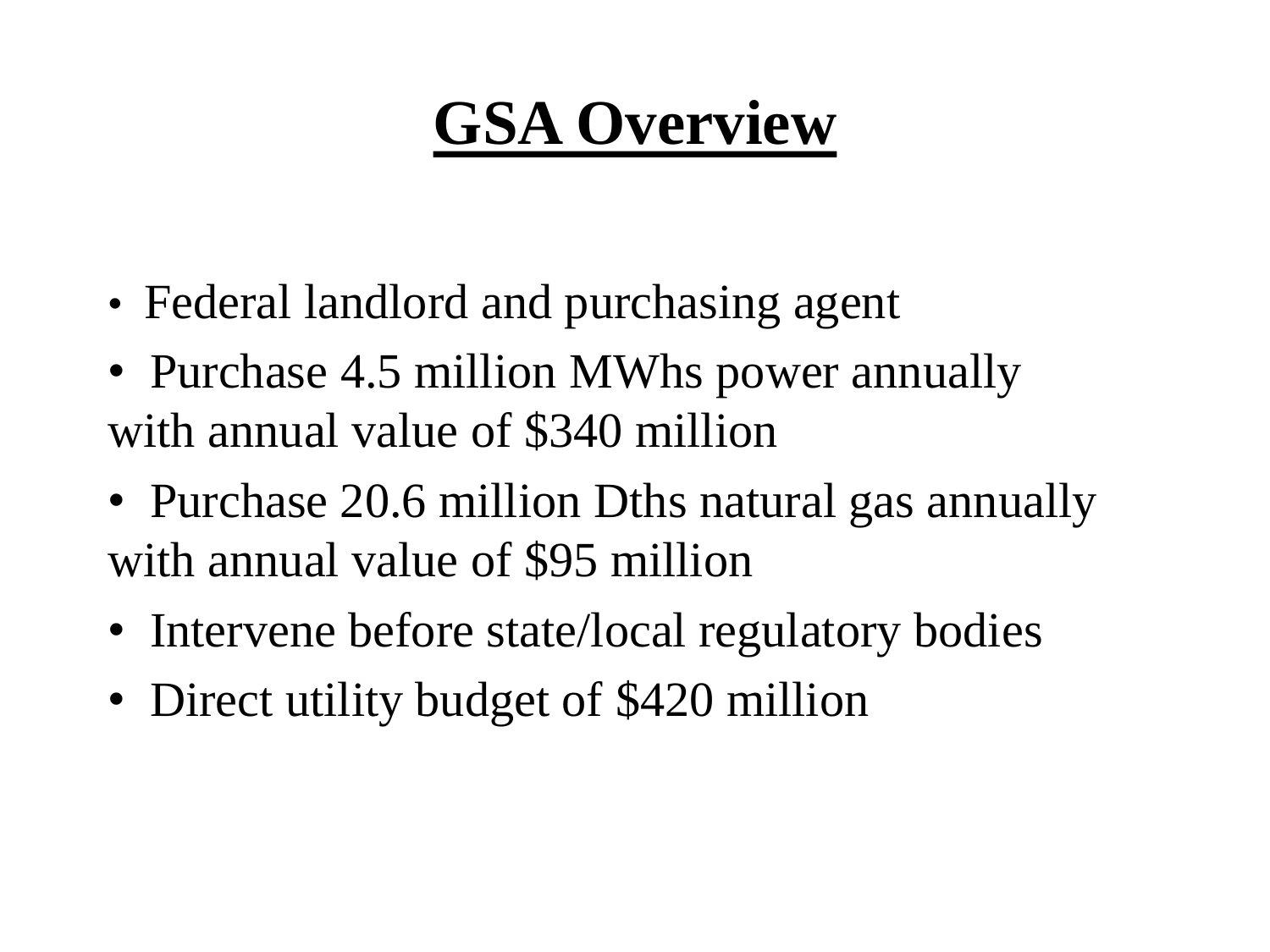#### **Eastern PJM Electric Cost Components**

**Sample C&I Customer - 2014**

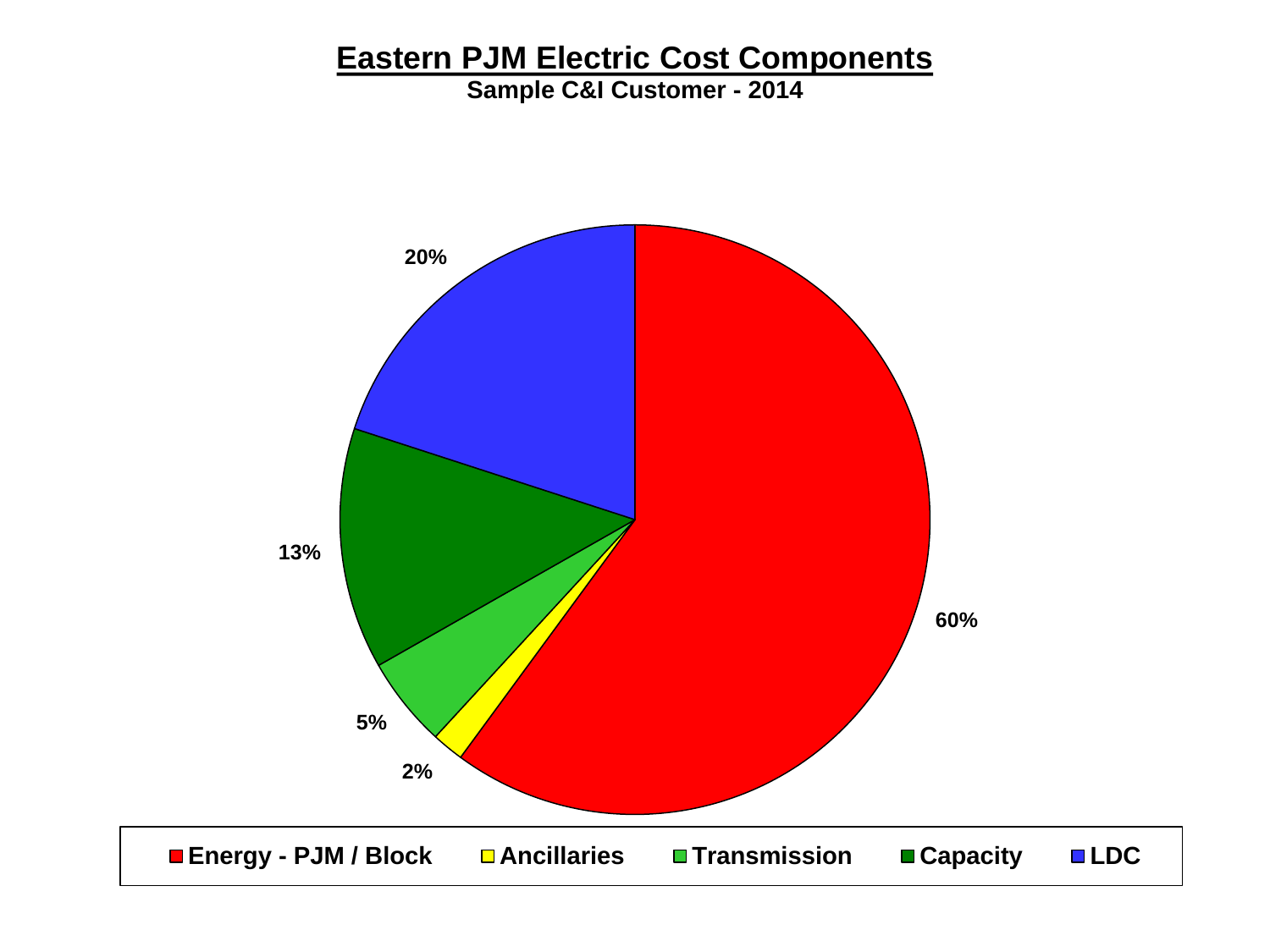## **PJM Demand Response Definition**

#### **Demand Response**

Demand response (also known as load response) is end-use customers reducing their use of electricity in response to power grid needs, economic signals from a competitive wholesale market or special retail rates.

GSA defines demand response broadly to include peak shaving of capacity obligations.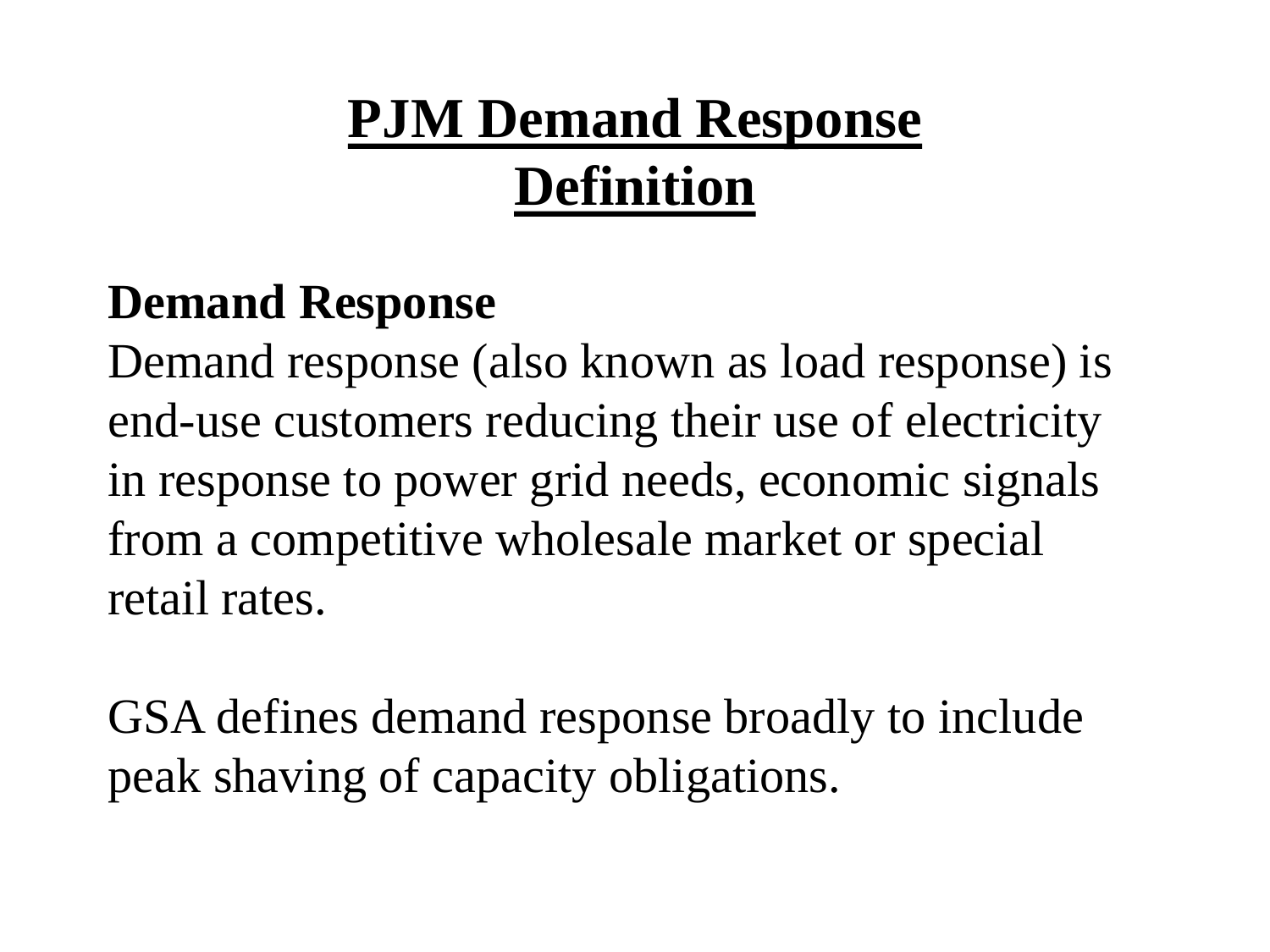# **GSA Enrolled DR Loads**

|                  |              | <b>MW</b>       |               |
|------------------|--------------|-----------------|---------------|
|                  |              | <b>Enrolled</b> | 2013          |
| <b>Region</b>    | <b>Accts</b> | <b>Demand</b>   | <b>Payout</b> |
| <b>CT</b>        | 1            | 0.2             | \$3,227       |
| NY/NJ            | 19           | 7.15            | \$378,766     |
| <b>Baltimore</b> | $\mathbf 1$  | 3.3             | \$257,677     |
| DC/MD            | 19           | 11.6            | \$839,400     |
| IL/OH            | 9            | 2.4             | \$22,237      |
|                  |              |                 |               |
| <b>TOTALS</b>    | 49           | 25              | \$1,501,307   |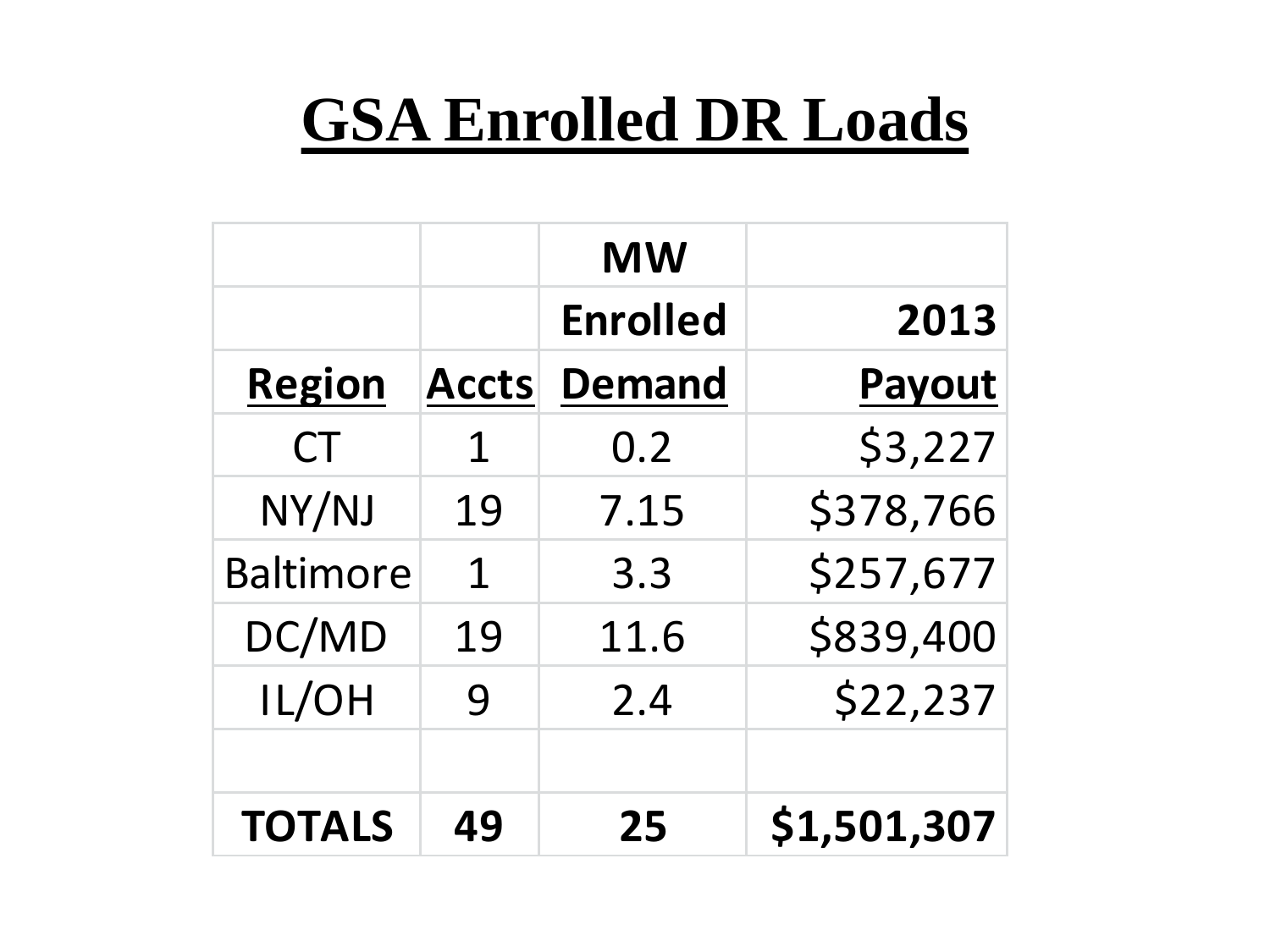### **GSA Participation Criteria**

- Encouraged by EPACT 2005 GAO audits
- Potential pay out much more important than costs
- Is it easy to participate?
- Do we need to install any new equipment?
- Do retail supply contracts incent demand response activities (capacity and transmission pass-throughs)?
- Checks preferred over bill reduction.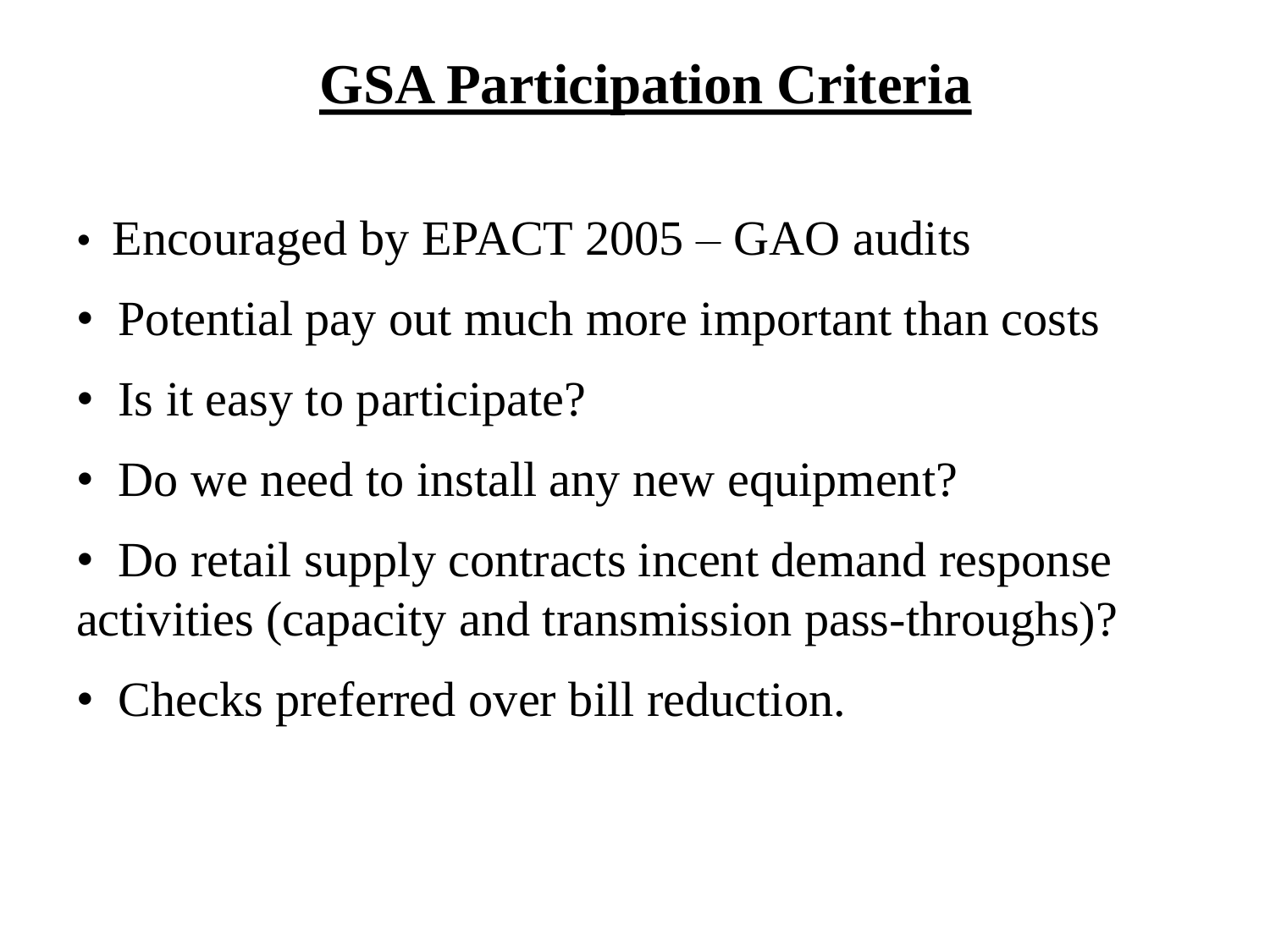### **Costs of Participating**

- DR costs limited to PLC peak day alarm service and fuel that is consumed when running back-up generators (about 35% of GSA DR is through back-up generators). Most ISO sponsored GSA DR occurs by turning equipment off or dialing it back.
- PJM cogen units (35 MWs peak demand) are base load units, so GSA does not consider running those units an additional DR cost.
- Development of load shedding plans at each building takes time, but those personnel are already on staff or under contract
- The pass-through approach to capacity and transmission also enables GSA's solar resources (3 MWs in PJM) to lower future capacity and transmission charges passively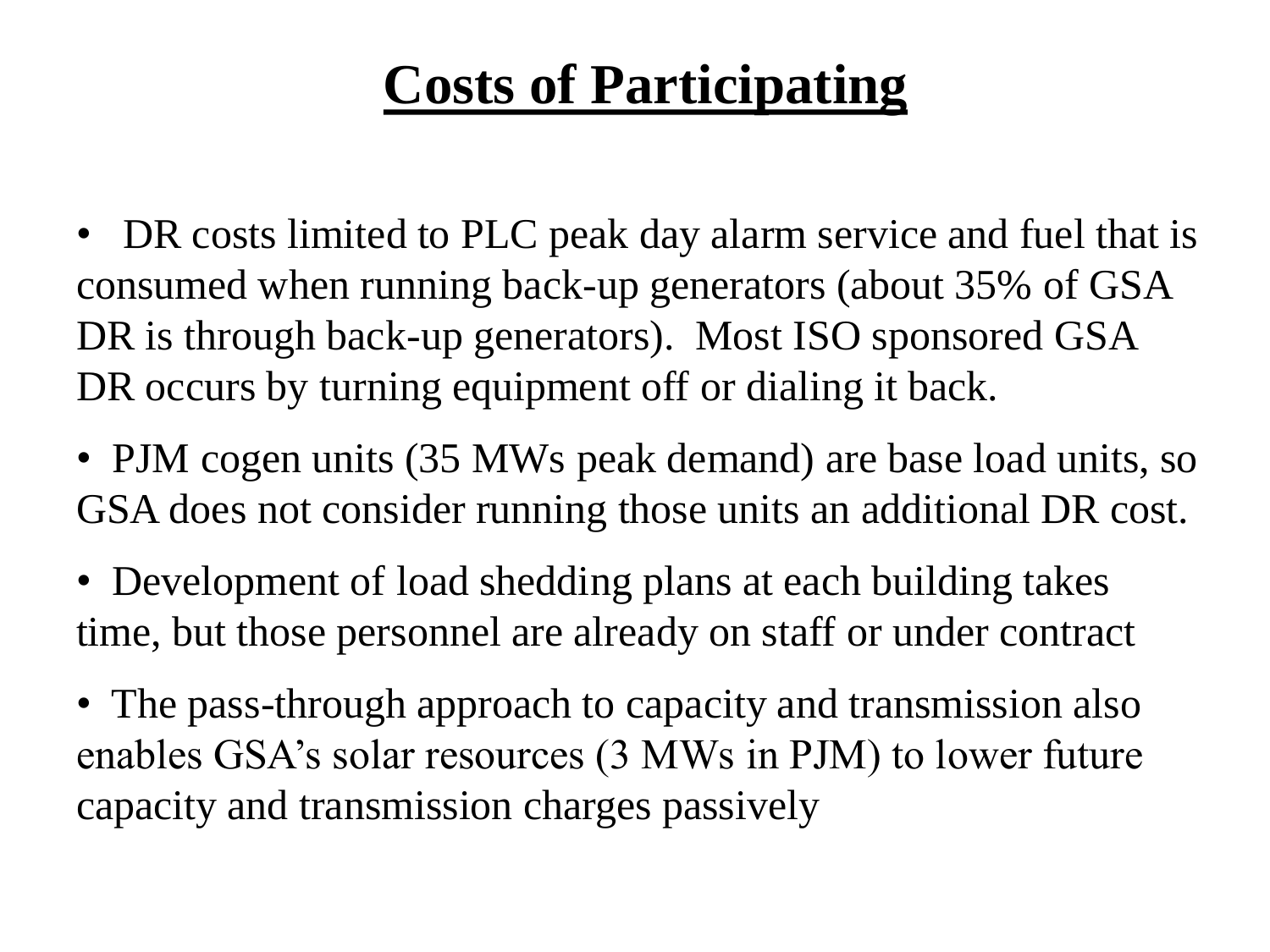Sum of Annual-UCAP-Customer Sum of Annual-TCAP-Customer



#### **Annual PJM-PEPCO / UCAP & Trans Cap Value per 1 MW of Metered Load**

Start\_Year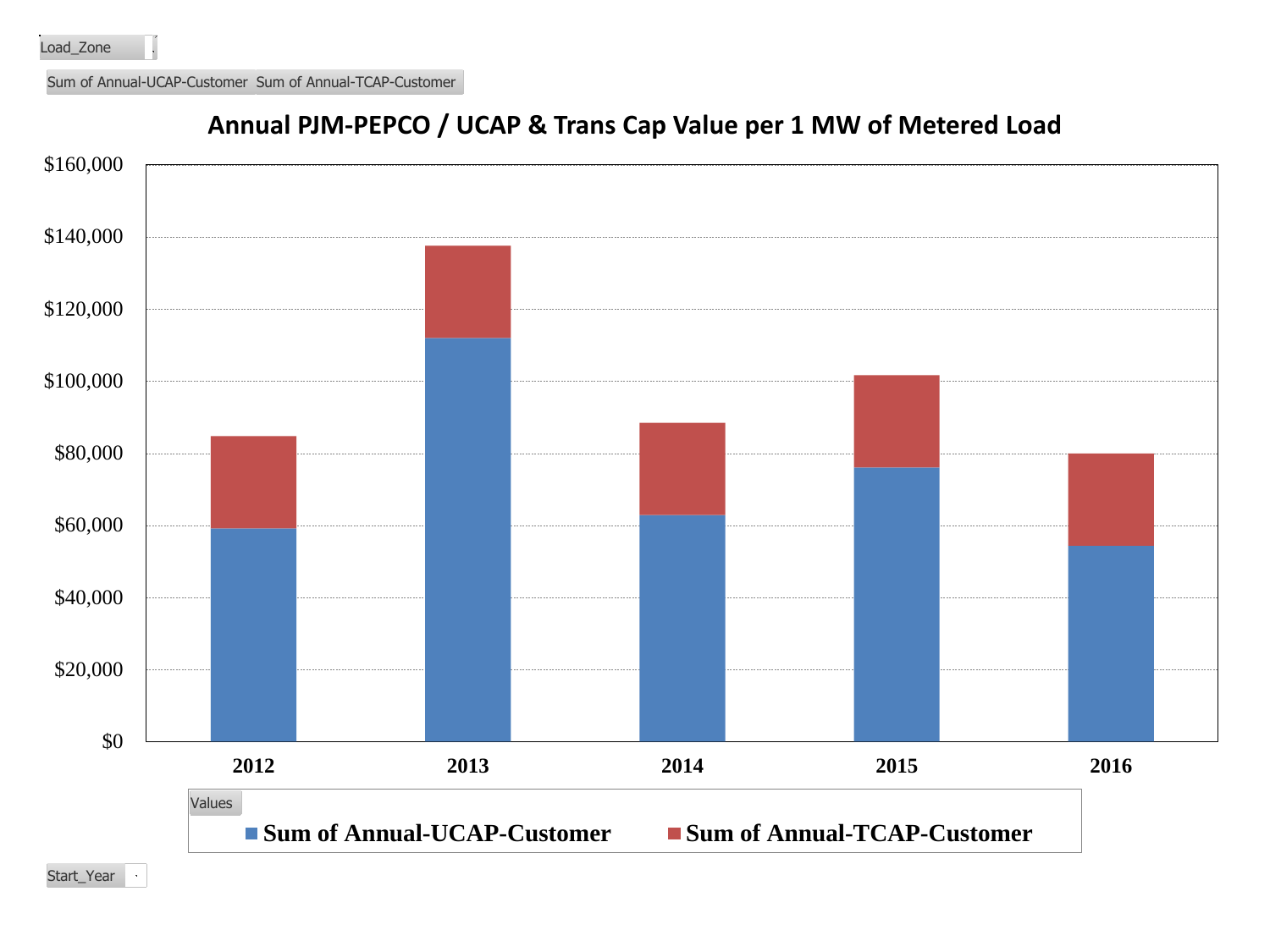### **Benefits of Participating**

- Payments to GSA for utility/ISO sponsored programs were an estimated \$1.5 million in 2013
- An estimated 40.5 MWs of avoided PJM capacity and transmission charges for 3 facilities of using "informal" peak shaving are worth about \$3.2 million for 2014
- Peak shaving results difficult to quantify but our 19 PEPCO area DR buildings dropped capacity requirement by 6% or 3.6 MWs for PJM year 2014/15 and 9% or 5.6 MWs over past 2 years – no generation involved
- GSA anticipates significant growth in Federal behind the meter solar resources that will further reduce capacity/transmission requirements